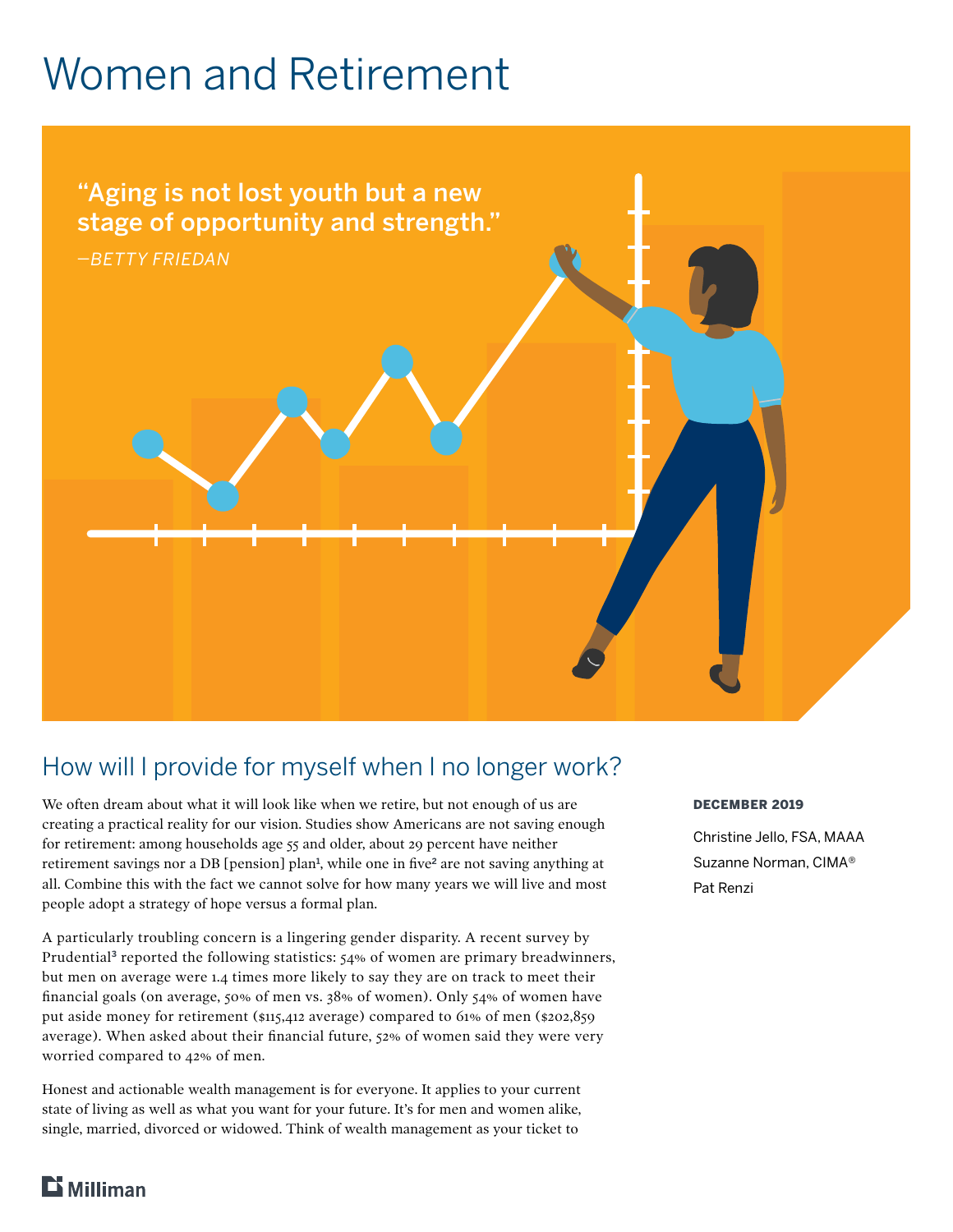greater choice and flexibility as you age, allowing you to better determine how long you work, how much you work and what kind of lifestyle you'll enjoy when you choose to stop working.

#### WHY WOMEN ARE BEING UNDERSERVED

There is a growing desire among Americans to retire early, even as the data is stacked against them. Thanks to the rising costs of living, coupled with a longer lifespan, experts warn those entering the workforce now should not plan to retire before 70**<sup>4</sup>**.

One challenge that arises for women in retirement planning is the number of years they are in the workforce. A recent report**<sup>5</sup>** estimated that women only work 75% of the years that men work- 29 years vs 38 years for men. They take time off to have children, which reduces their work life by 5.5 years vs .5 years for men, and take time off for caring for parents, which reduces their work life by 1.2 years versus .6 years for men. These gaps can negatively affect the amount women contribute to retirement plans and, therefore, their ability to accumulate wealth. This fact alone makes it immediately obvious that women need to save a higher percentage of their salary while they are working.

To add to rising costs, Americans are generally living longer (Exhibit A), making longevity a key consideration in wealth management, both pre- and post-retirement. A recent survey showed 58% of Americans believe \$1 million will be enough for retirement**<sup>6</sup>**, however, that answer doesn't take into consideration how long a person will live or what kind of lifestyle they hope to have. As difficult as those questions are to answer, women face even more complex issues and concerns.

Most obvious, women tend to live longer than men, which gives them a greater number of retirement years to consider. They also tend to make less money**<sup>7</sup>** than men do over their lifetime, which leads to lower savings and investments and, consequently, lower returns.

While women typically control the household finances, interestingly they also frequently leave retirement and wealth planning to their husbands or male partners. This creates a knowledge gap, even as women gain strength in financial independence. Sallie Krawcheck, co-founder and CEO of the female-focused digital financial advisor Ellevest, told CNBC Make It, "[Women] certainly don't invest as much as men do. We tend to leave more than 70% of our wealth in cash as opposed to investing it. For the typical professional woman, that can cost her hundreds of thousands — for some women, millions — of dollars over the course of their lives, creating a bigger drain on their net worth than the gender pay gap."

Financial illiteracy or stagnancy manifests in different ways. For example, following the death of a spouse or a loved one, people sometimes rush into home ownership without considering ancillary costs beyond the down payment and monthly mortgage. Women can be particularly effected after what is known as a "gray" divorce (age 50+) that can see their average standard of living decline by 45% versus 21% for men**<sup>8</sup>**.

Other times, a lack of financial knowledge and sudden financial responsibility causes paralyzing fear, leading women to hoard assets and worry they will not have enough to get by. This attitude is equally as debilitating, causing undue stress and worry.



#### Source: American Academy of Actuaries and Society of Actuaries Longevity Illustrator www.longevityillustrator.org. Assumes current age of 40, retirement age of 65, non-smoker, and average health. Copyright © 2019 by the Society of Actuaries, Schaumburg, Illinois. Reprinted with permission.

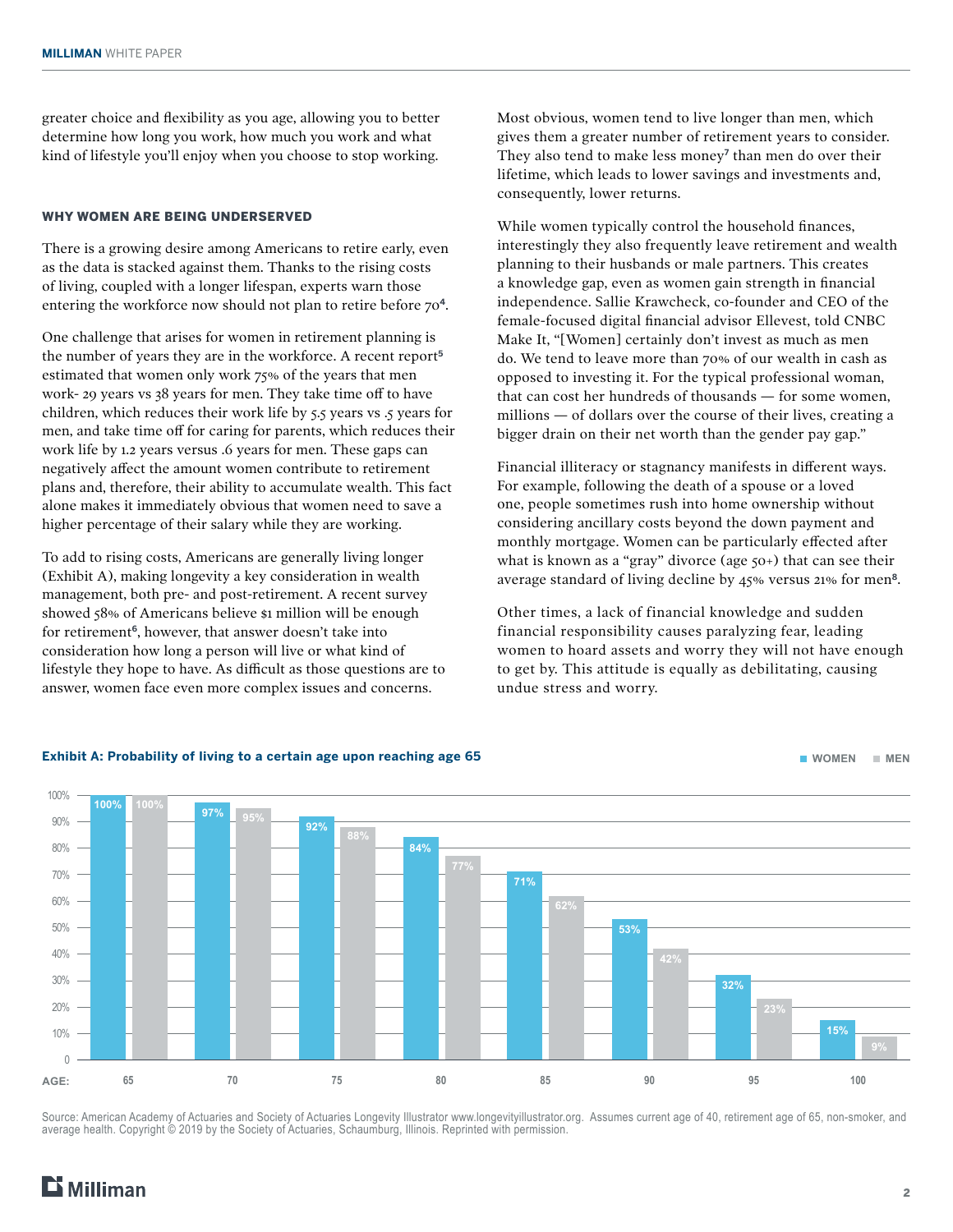Lack of financial action and know-how aside, the definition of financial freedom can mean different things depending on your life's goals or age. For example, younger women typically equate financial freedom with greater experiences such as travel, and prefer to delay or even forego homeownership in favor of greater mobility. Older women who find themselves facing the loss of a life partner may view financial freedom as the comforting knowledge they have enough to get by for the rest of their life, however long that may be.

While there is no one size fits all solution, the reality is that women are at the apex of a gender financial revolution, one where they hold the majority of wealth in the world and the control to do with it what makes the most sense for them. Overcoming the obstacles of financial illiteracy or inaction is critical in creating a secure financial future.

#### THE FEMALE OPPORTUNITY

For certified financial planners, wealth managers, consultants and financial advisors, women represent a powerful market ripe with opportunity. The Family Wealth Advisors Council**<sup>9</sup>** reports that an estimated \$25 trillion will accrue to women through 2030 via generational and spousal transfers. By then, at least twothirds of the nation's wealth will be in women's hands. Women also make up 40% of all Americans with gross investable assets above \$600,000 and 48% of the country's millionaires.

What these numbers do not reflect, however, is a general dissatisfaction among women with the financial industry. Recent data from New York Life**<sup>10</sup>** shows 40% of women feel they are treated differently by financial professionals than their male counterparts, and 26% say they have less access to financial education than they should. A whopping 67% of women change their financial advisor, citing poor service and lack of a personal connection.

As the customer mindset changes, so should the customer experience, and never is this more apparent than with women and wealth management. Financial advisors have a fantastic opportunity to build lasting and loyal relationships with their female clientele, helping to meet their unique retirement needs in ways that feel personal, thoughtful and, ultimately, successful.

The good news is that women tend to be better investors when they take an active interest in picking stocks**<sup>11</sup>** and they also trend toward greater loyalty with advisors who understand and meet their unique needs. This goes beyond simply considering retirement, but also requires advisors to think outside the box, as women often manage the financial responsibility of more than just themselves. This includes parent and childcare, healthcare and greater risk assessment against longevity and other factors.

Women and men both utilize financial advisors, but women utilize the advice they receive to a greater degree, according to

While there is no one size fits all solution, the reality is that women are at the apex of a gender financial revolution, one where they hold the majority of wealth in the world and the control to do with it what makes the most sense for them.

LIMRA. Exhibit B shows 48% of female investors want a paid professional to either suggest and/or manage their finances versus just 36% of men. This delegation and compliance can also have other positive effects. Consider the 2017 study by The Warwick Business School**<sup>12</sup>** (UK) that showed women outperformed men by 1.8%. Researchers identified the following factors contributing to the outperformance: women chose less speculative stocks, had a more long-term perspective, and traded less frequently. Author Jean Chatzky notes: "It's not exactly a big surprise that women mature earlier than men do. As a result, they tend to display better judgment, particularly when it comes to money".



Source: The Road Ahead: Building Female Client Relationships to Last, LIMRA Secure Retirement Institute, 2017. The findings are based on 824 women and 952 men currently working with financial professionals to make at least some of their household financial investment decisions.

#### **Exhibit B: Percent of women and men clients**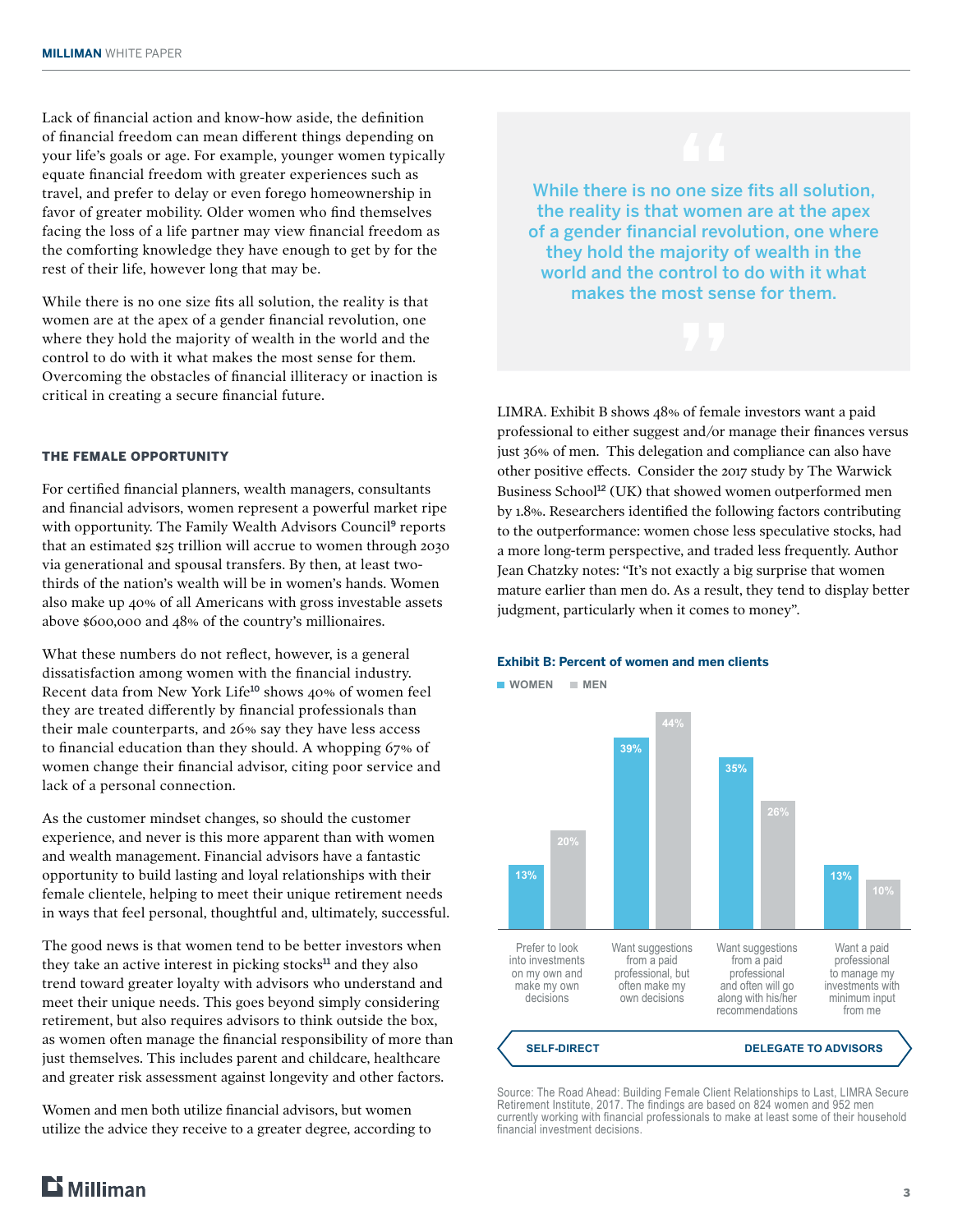Women also take a more holistic approach when considering their financial life. Given that many women- married, single, or widowed- facing retirement are also caring for children and parents, seeing how all of the pieces of their financial life fit together bodes well for planning based advisors. Unlike men, women view achieving their personal goals as more important than investment performance**<sup>13</sup>** and place a very high priority on communication and being understood. They want their advisor to spend significant time and effort upfront to fully understand their entire life, not just their financial picture.

Another area of focus unique for women is planning for their long-term care needs. According to Milliman's 2017 Long-Term Care Guidelines**<sup>14</sup>** women are about 10% more likely to trigger long-term care insurance benefits than men. Moreover, women's length of long-term care claims were over 50% longer than men's in an assisted living or nursing home facilities, and over 30% longer when receiving care in their home. The results varied by age, with females under age 75 entering an assisted living facility expecting to stay under care for 60% longer than males (Exhibit C).

Six out of ten women over age 65 are single, divorced or widowed, so helping women understand the ways to plan for this phase of life becomes critical. The challenge is even greater for those that live the longest: the 2010 Census**<sup>15</sup>** counted 53,364 people age 100 and older in the United States, and they were overwhelmingly female. For every 100 centenarian women, there were only 20.7 centenarian men.

#### MILLIMAN'S APPROACH TO WEALTH MANAGEMENT

Milliman's mission is to help our clients protect the health and financial well-being of people everywhere. This includes helping people answer the question, "How will I provide for myself when I no longer work?"Our new retirement era has two aspects never before seen: a majority of savers without pensions, combined with historically low interest rates on bonds. This is a huge risk for Americans.

To help determine retirement readiness, Milliman designed a simple way to translate sophisticated inputs—investment risk, inflation risk, longevity risk, vitality risk, liquidity risk into an easy to understand number called The RISE Score<sup>TM</sup> "Retirement Income Security Evaluation" (Exhibit D). Think of it like a credit score for retirement. RISE provides an estimated measure of income security to help determine whether you are

#### **Exhibit D: The RISE ScoreTM**



#### **Exhibit C: Female length of LTC claims vs. male ASSISTED LIVING FACILITY (ALF) NURSING HOME (NH)** HOME HEALTH CARE (HHC)



Source: Milliman's Long-Term Care Guidelines

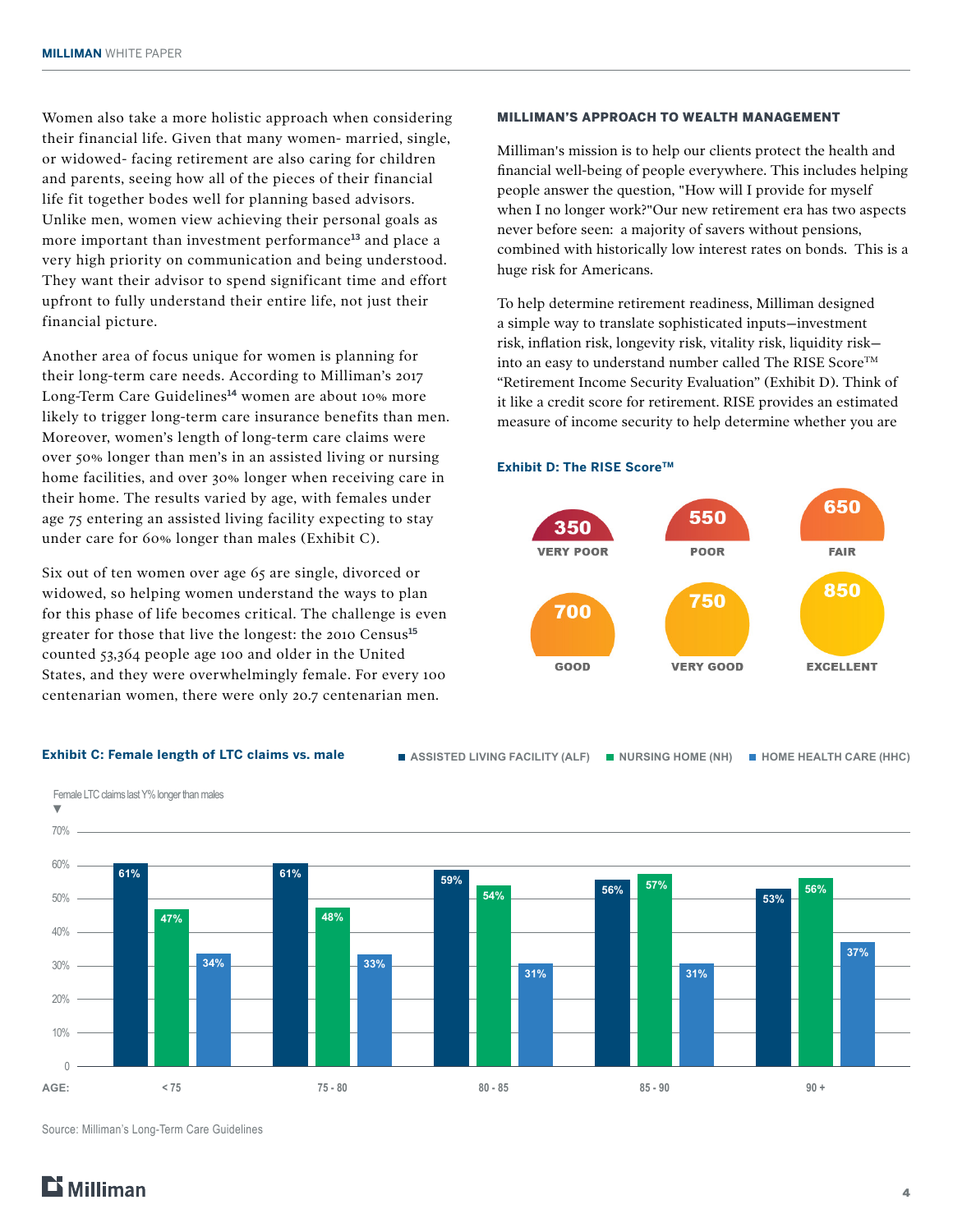Milliman's mission is to help our clients protect the health and financial well-being of people everywhere. This includes helping people answer the question, "How will I provide for myself when I no longer work?"

on track with your current retirement income plans and can help you assess how well your retirement portfolio will cover basic living expenses and healthcare costs in retirement. According to a recent study by the Alliance for Lifetime Income, only 28%**<sup>16</sup>** of people had calculated the amount of money needed each month to cover expenses in retirement.

According to the Society of Actuaries, a woman's life expectancy is between two and four years longer than a man's life expectancy**<sup>17</sup>**. One area where this can make a difference in retirement is in medical and drug costs. In Exhibit E, we compare a female and male in a similar situation except that the female lives three years longer. The Retiree Health Cost Planner shows that the woman would spend just over 25% more than the man over the course of their retirement on Medicare

Advantage Prescription Drug plan (MAPD) premiums and out of pocket medical and drug expenses based on nationwide averages. The projected MAPD premiums and out of pocket health costs for a male and female in retirement are \$417,000 and \$531,000, respectively. Women in same sex marriages will be even more affected by these additional costs.

#### **CONCLUSION**

Women face unique obstacles in securing the necessary roadmap for retirement, but there is reason to be optimistic that, through innovative technology and an industry aware of women's purchasing power, more resources are becoming available to help them chart their financial futures. Gerontologist, Kelly Ferrin, notes "If we were to look at a 100-year lifespan, think about how that changes the perception of aging and how we'd perhaps think about the entire life spectrum rather than just one specific phase of life. I've always believed that this new longevity provides an entirely new way to rethink all of our life phases … and ultimately, how to best plan and prepare for all of them."

There are four basic questions to answer (Exhibit F) when planning for a phase in life without earned income. Women and their advisors should work together to find alternatives to the limited traditional choices: a shorter retirement period with higher disposable income or a longer retirement period with less disposable income.

Now, more than ever, women need to be asking this question for themselves, their partners and their families.



|                       | <b>FEMALE</b> | <b>MALE</b> |
|-----------------------|---------------|-------------|
| <b>Current age</b>    | 40            | 40          |
| <b>Retirement age</b> | 65            | 65          |
| <b>Health</b>         | Average       | Average     |
| Medicare plan         | <b>MAPD</b>   | <b>MAPD</b> |
| <b>Annual Trend</b>   | 4.9%          | 4.9%        |
| <b>Lifespan</b>       | 87            | 84          |

#### **Exhibit E: Projected lifetime medical and drug costs**

Source: Retiree Heath Cost Planner.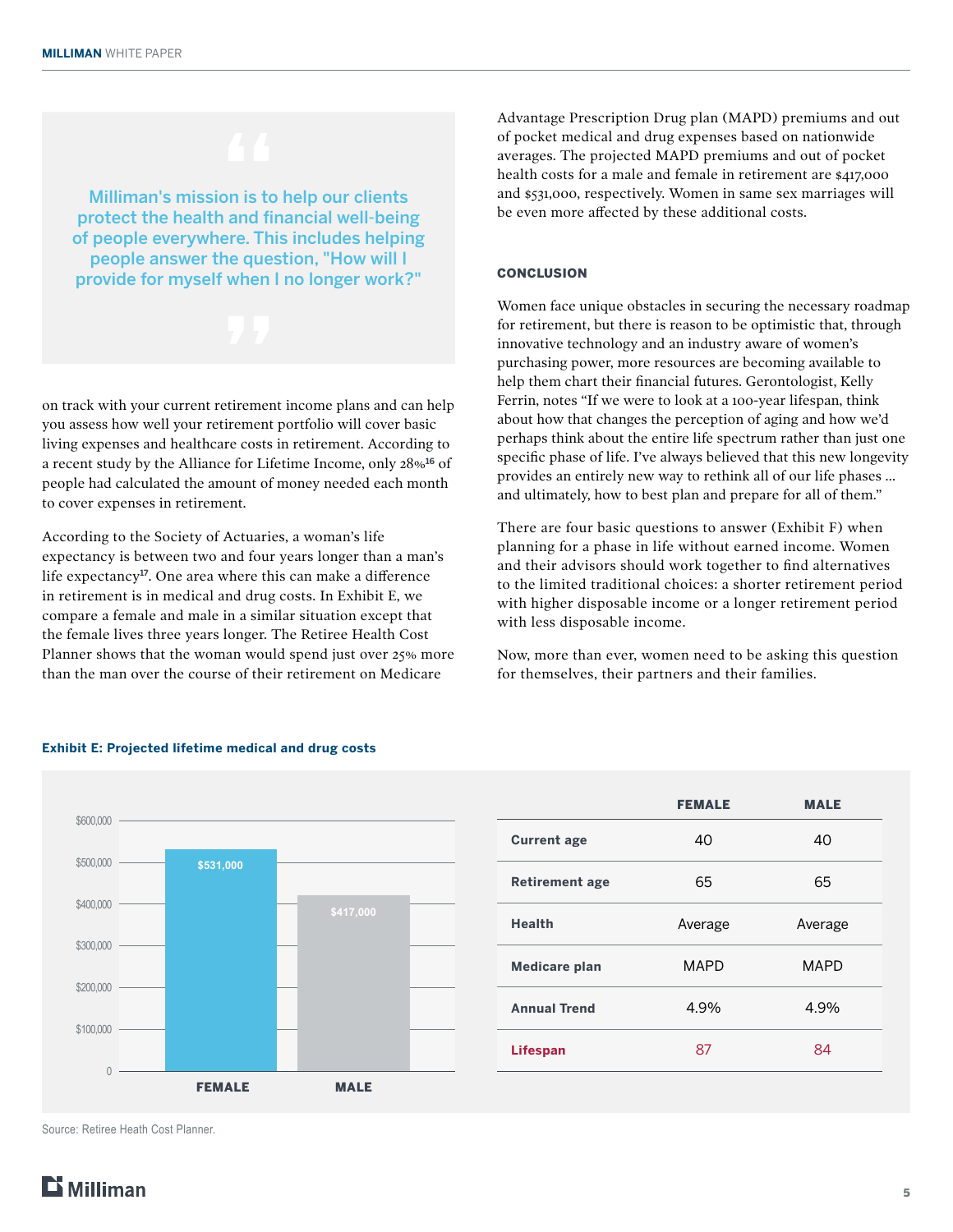#### **Exhibit F**

## Getting Ready for Retirement

- 1. What sources of income are you confident you will receive?
- 2. How much income will these sources provide each year?
- 3. How and when will the income be paid?
- 4. How will you coordinate payments from different sources to create a steady stream of income so there is money for as long as you need it?

Source: Smart Management of Retirement Income (March 2014). FINRA (2014). <https://www.finra.org/sites/default/files/InvestorDocument/p394529.pdf>

Milliman, Inc. is among the world's largest providers of actuarial and related products and services. The firm has consulting practices in healthcare, property & casualty insurance, life insurance and financial services, and employee benefits. Founded in 1947, Milliman is an independent firm with offices in major cities around the globe.

#### Life and Financial Risk Management

Largest life actuarial practice in the United States and one of the leaders in Europe and Asia and leading provider of hedging services in the retirement industry. Milliman Financial Risk Management LLC is a global leader in financial risk management to the retirement savings industry providing investment advisory, hedging, and consulting services.

#### Employee Benefits

Retirement solutions grounded in 60 years of pioneering work and powered by cutting-edge ALM modeling, performance monitoring, plan administration, and asset protection capabilities. The Milliman Pension Funding Study and Pension Funding Index are industry standards.

#### Health

Consulted on health issues to clients in more than 30 countries on six continents, and has more actuaries who focus specifically on health issues than any other firm in the world. Milliman works with the 50 largest U.S. health insurers.

### $E$  Milliman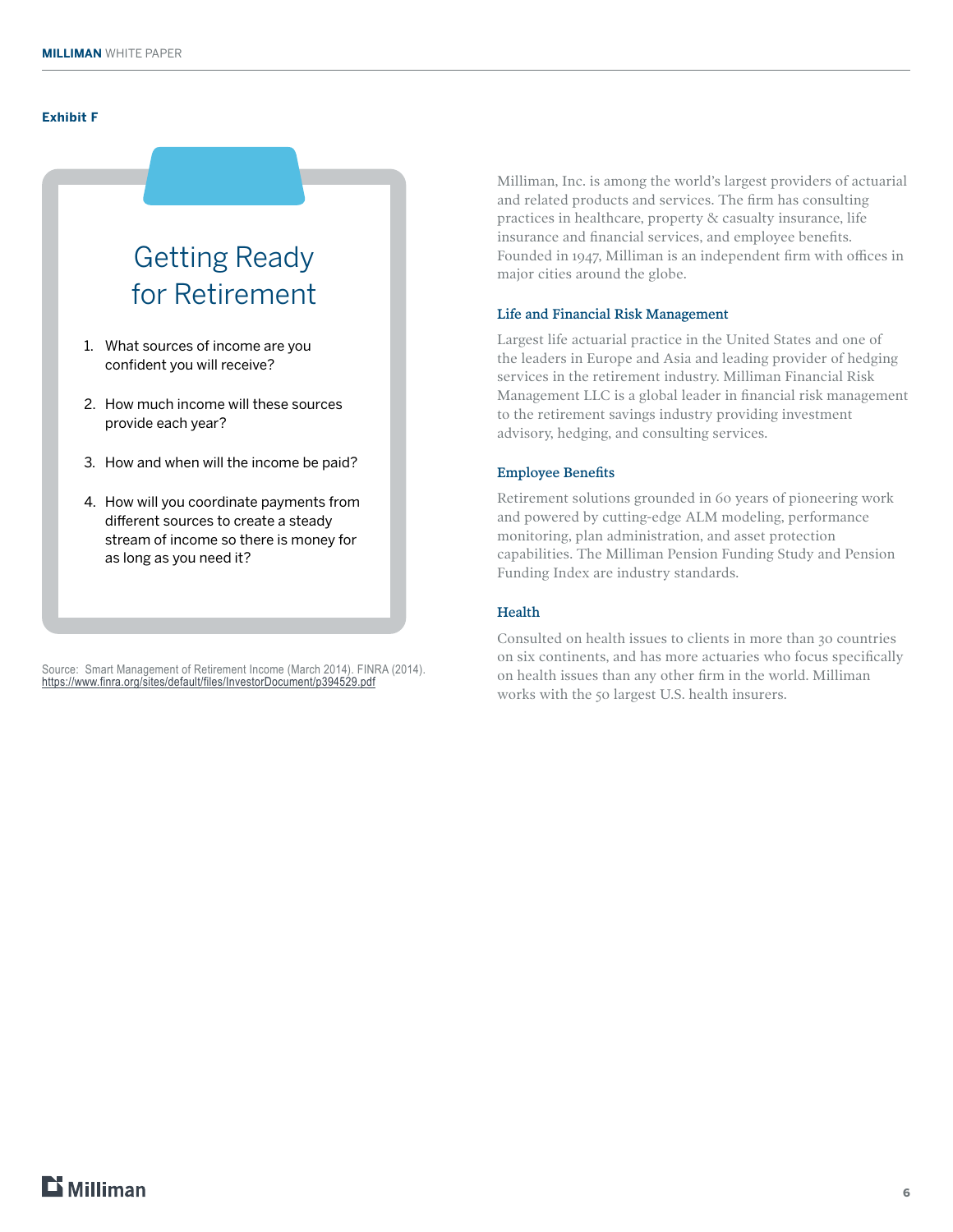#### FOOTNOTES

- 1 Charles A. Jeszeck. Retirement Security: Most Households Approaching Retirement Have Low Savings, an Update (March 26, 2019). US Government Accountability Office (March, 2016). <https://www.gao.gov/assets/700/697898.pdf>
- 2 Amanda Dixon. March Financial Security Index Survey (March 14, 2019). Bankrtae. com Savings (March 2019). [https://www.bankrate.com/banking/savings/financial](https://www.bankrate.com/banking/savings/financial-security-march-2019/)[security-march-2019/](https://www.bankrate.com/banking/savings/financial-security-march-2019/)
- 3 Stephen Pelletier. The Cut- Exploring Financial Wellness Within Diverse Populations (2018). Prudential Financial Wellness Census (2018). [http://news.prudential.com/content/1209/files/](https://news.prudential.com/content/1209/files/PrudentialTheCutExploringFinancialWellnessWithinDiversePopulations.pdf) [PrudentialTheCutExploringFinancialWellnessWithinDiversePopulations.pdf](https://news.prudential.com/content/1209/files/PrudentialTheCutExploringFinancialWellnessWithinDiversePopulations.pdf)
- 4 Wade Pfau, Joe Tomlinson, Steve Vernon. Aging and Retirement- Viability of the Spend Safely in Retirement Strategy (July 2019). Society of Actuaries and Stanford Center on Longevity (July 2019). [https://www.soa.org/globalassets/assets/files/](https://www.soa.org/globalassets/assets/files/resources/research-report/2019/viability-spend-safely.pdf) [resources/research-report/2019/viability-spend-safely.pdf](https://www.soa.org/globalassets/assets/files/resources/research-report/2019/viability-spend-safely.pdf)
- 5 Diane Garnick. Gender Retirement Gap (October 26, 2016). TIAA Income Insights (October 2016). SSRN:<https://ssrn.com/abstract=2888911>
- 6 Retirement Pulse Survey- Catching Up on Retirement Savings (September 2019). TD Ameritrade (September 2019). [https://s2.q4cdn.com/437609071/files/doc\\_news/](https://s2.q4cdn.com/437609071/files/doc_news/research/2019/retirement-pulse-survey.pdf) [research/2019/retirement-pulse-survey.pdf](https://s2.q4cdn.com/437609071/files/doc_news/research/2019/retirement-pulse-survey.pdf)
- 7 Andrew Chamberlain. Progress on the Gender Pay Gap: 2019 (March 26, 2019). Glassdoor (March, 2019). Progress on the Gender Pay Gap: 2019. [https://www.](https://www.glassdoor.com/research/studies/gender-pay-gap-2019/) [glassdoor.com/research/studies/gender-pay-gap-2019/](https://www.glassdoor.com/research/studies/gender-pay-gap-2019/)
- 8 Neil Templin. Divorce is Costly. Divorce in Retirement is Costly and Complicated (September 29, 2019).Barron's (September, 2019). [https://www.barrons.com/articles/](https://www.barrons.com/articles/divorce-is-costly-divorce-in-retirement-is-costly-and-complicated-51569758402) [divorce-is-costly-divorce-in-retirement-is-costly-and-complicated-51569758402](https://www.barrons.com/articles/divorce-is-costly-divorce-in-retirement-is-costly-and-complicated-51569758402)
- 9 Heather Ettinger, Eileen O'Connor. What Do Breadwinner Women Want? (2015). Women of Wealth Study Family Wealth Advisors Council (2015). [https://](https://familywealthadvisorscouncil.com/breadwinner-women/) [familywealthadvisorscouncil.com/breadwinner-women/](https://familywealthadvisorscouncil.com/breadwinner-women/)
- 10 Women and Investing (March 8, 2019). New York Life Investments (March 2019). [http://images.go.newyorklife.com/Web/NewYorkLifeInsuranceCompany/%7B9b3d2d](http://images.go.newyorklife.com/Web/NewYorkLifeInsuranceCompany/%7B9b3d2d3d-7e42-481e-8f7c-d50463424249%7D_NYL_Women_and_Investing_Infographic.pdf ) [3d-7e42-481e-8f7c-d50463424249%7D\\_NYL\\_Women\\_and\\_Investing\\_Infographic.pdf](http://images.go.newyorklife.com/Web/NewYorkLifeInsuranceCompany/%7B9b3d2d3d-7e42-481e-8f7c-d50463424249%7D_NYL_Women_and_Investing_Infographic.pdf )
- 11 Brad Barber, Terrance Odean. Boys Will Be Boys: Gender, Overconfidence, and Common Stock Investment (November 12, 1998). [https://papers.ssrn.com/sol3/](https://papers.ssrn.com/sol3/papers.cfm?abstract_id=139415) [papers.cfm?abstract\\_id=139415](https://papers.ssrn.com/sol3/papers.cfm?abstract_id=139415)
- 12 Neil Stewart. (June 28, 2018). Are Women Better Investors Than Men? Warwick School of Business, University of Warwick (June 2018). [https://www.wbs.ac.uk/news/](https://www.wbs.ac.uk/news/are-women-better-investors-than-men/) [are-women-better-investors-than-men/](https://www.wbs.ac.uk/news/are-women-better-investors-than-men/)
- 13 Women and Wealth- The Case for a Customized Approach (2017). Ernst and Young (2017). [https://www.ey.com/Publication/vwLUAssets/EY-women-investors/\\$FILE/EY](https://www.ey.com/Publication/vwLUAssets/EY-women-investors/$FILE/EY-women-and-wealth.pdf)[women-and-wealth.pdf](https://www.ey.com/Publication/vwLUAssets/EY-women-investors/$FILE/EY-women-and-wealth.pdf)
- 14 Milliman's Long-Term Care Guidelines (2017).<http://www.milliman.com/ltc>
- 15 Julie Meyer. Centenarian: 2010 (December 2012). 2010 Census Special Reports US Census Bureau (December 2012). [https://www.census.gov/prod/cen2010/reports/](https://www.census.gov/prod/cen2010/reports/c2010sr-03.pdf) [c2010sr-03.pdf](https://www.census.gov/prod/cen2010/reports/c2010sr-03.pdf)
- 16 Protected Lifetime Income Study- Wave 2 (July 2019). Alliance for Lifetime Income (July 2019).<https://www.allianceforlifetimeincome.org/feature/pli-study-and-fact-sheet/>
- 17 Life Expectancy in 2019 (2019). Society of Actuaries (2019). [https://www.soa.org/](https://www.soa.org/globalassets/assets/files/resources/research-report/2019/life-expectancy.pdf) [globalassets/assets/files/resources/research-report/2019/life-expectancy.pdf](https://www.soa.org/globalassets/assets/files/resources/research-report/2019/life-expectancy.pdf)